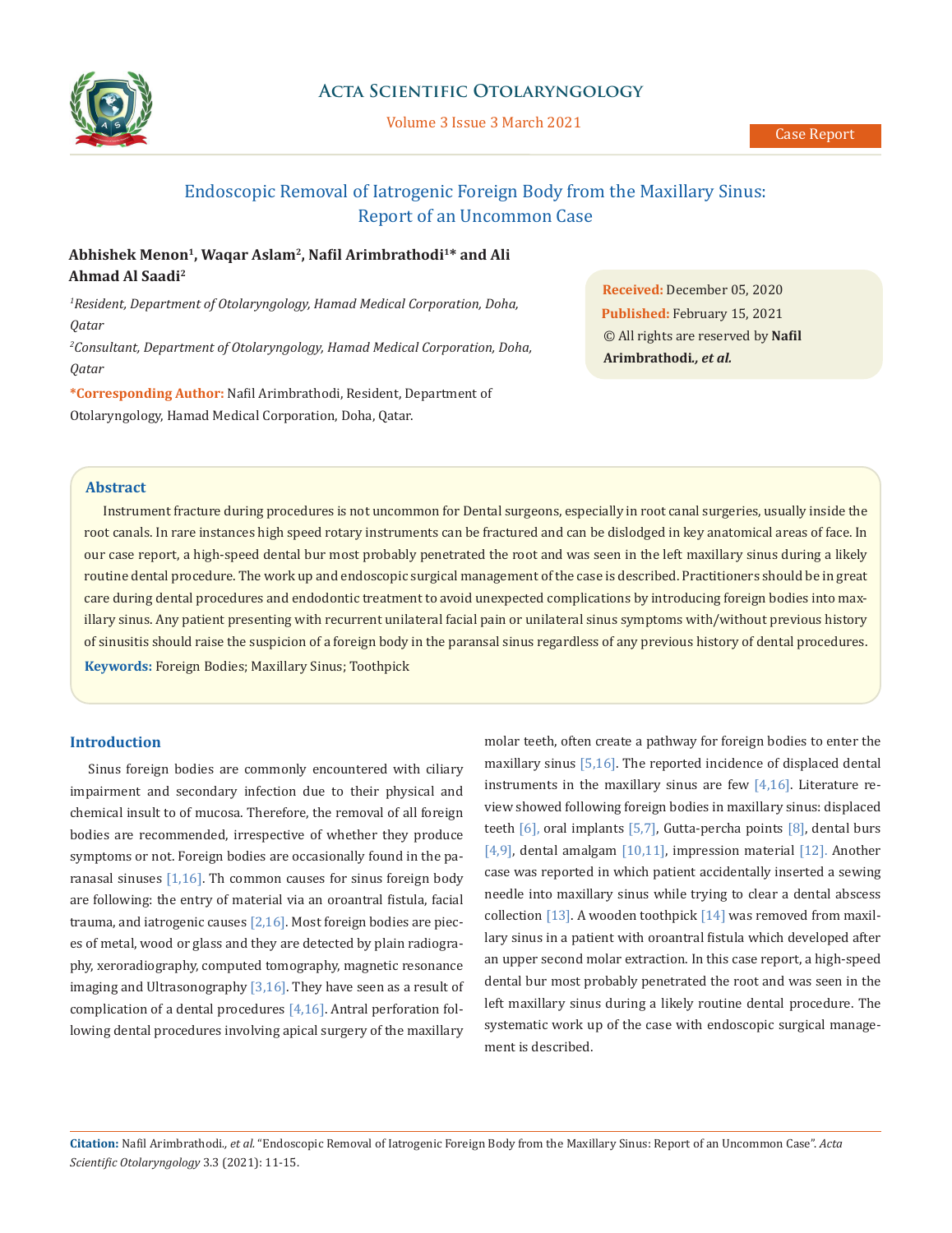#### **Case Description**

A 27-year-old male patient presented repeatedly to the Primary health care center with complains of left sided facial pain. Patient gave a history of dental Procedure few months back. Due to recurrent visits, the physician ordered an X-Ray waters view (Figure 1a and 1b) which revealed a radio opaque shadow of suspected metallic foreign body in the left maxillary sinus. The patient was then referred to tertiary Centre.

The patient instead went to a private hospital with the same previous complaints of left facial pain. He did not reveal the details of the Xray findings from the health Centre visit nor about the dental intervention that he underwent few months back. The patient was then sent for an MRI, during the procedure the patient developed severe facial pain that the MRI had to be abandoned. After which the patient revealed the Xray findings to the doctor.

He was referred to our ENT Department where a paranasal sinus CT with 3D reconstruction (Figure 2 a-d) was ordered, which revealed the Dental Bur (Foreign body) in the left maxillary sinus. It was seen dislodged compared to the Xray (which was done in the primary health Centre), with the tip pointing anteriosuperiorly, while the tip was pointing posteriosuperiorly on the xray (suggesting the foreign body moved during the MRI). The patient was then posted for endoscopic sinus surgery as a day care procedure. We did an endoscopic middle meatal antrostomy under navigation protocol and the foreign body was removed with curved suction under 30 degree Hopkins sinoscope vision (Figure 3a-b) without complications. The post operative period was uneventful and his symptoms were relieved. The patient had a uneventful follow up period of 2 months.

## **Discussion**

The maxillary sinus anatomy and its relation to the roots of maxillary molars, premolars and canines, is in a way that many of the odontogenic infections and procedures can cause complications in the sinus. In addition, a thin floor of the maxillary sinus can lead to projection of the roots of posterior teeth's in some individuals  $[8]$ . In this case report, a dental bur was most likely introduced



Xray showing the radioopaque foreign body situated in the left maxillary sinus with head of the foreign body pointing posteriorly.

12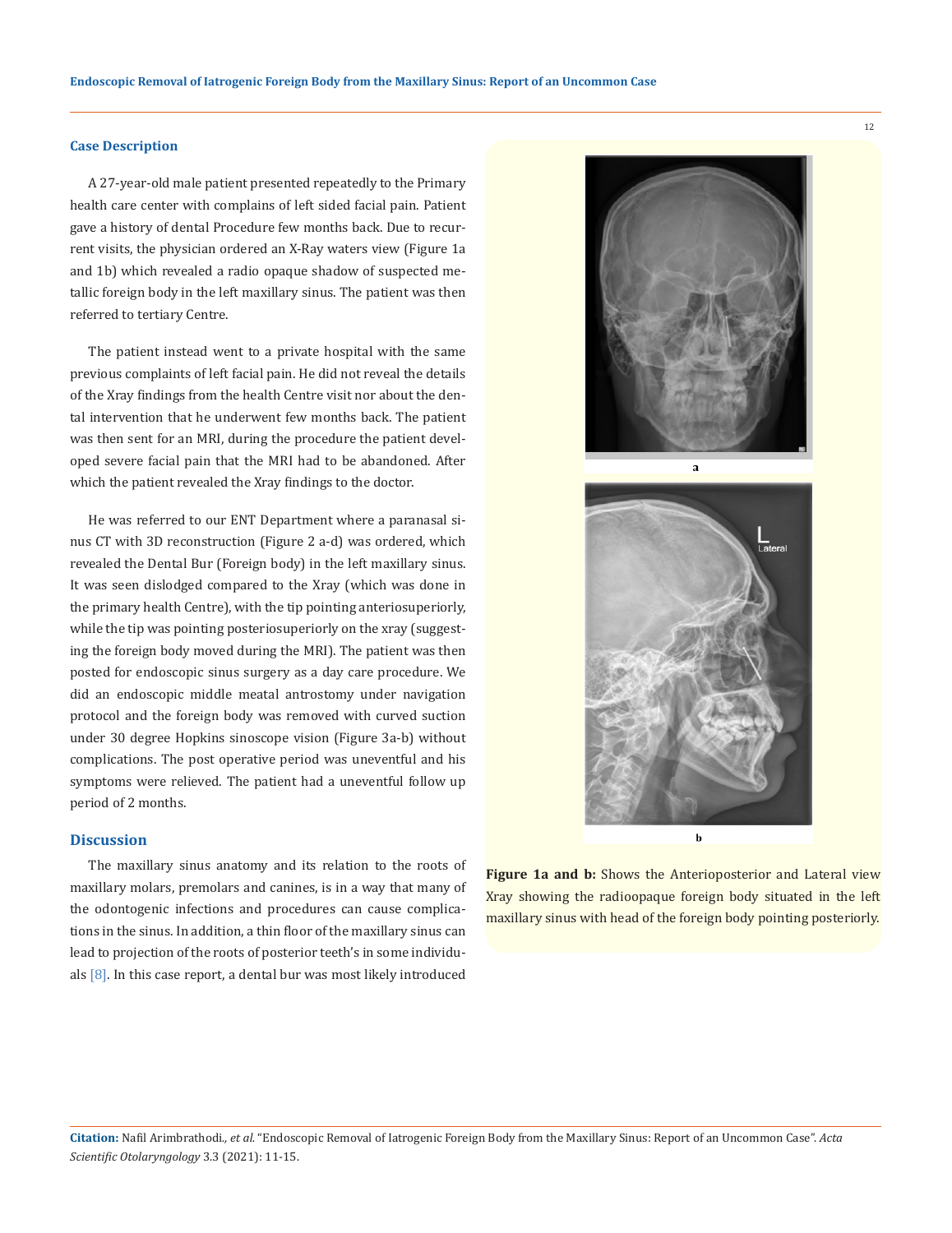





**Figure 2a-c:** Shows 3 sagittal cuts of CT sinus showing the head of the foreign body pointing Anteriorly, most likely due to the change in position during the MRI.



**Figure 2d:** Is a 3d reconstructed CT scan paranasal sinus showing the foreign body.



**Figure 3a:** Endoscopic view showing radio opaque foreign body in maxillary sinus.



**Figure 3b:** Shows the foreign body post removal.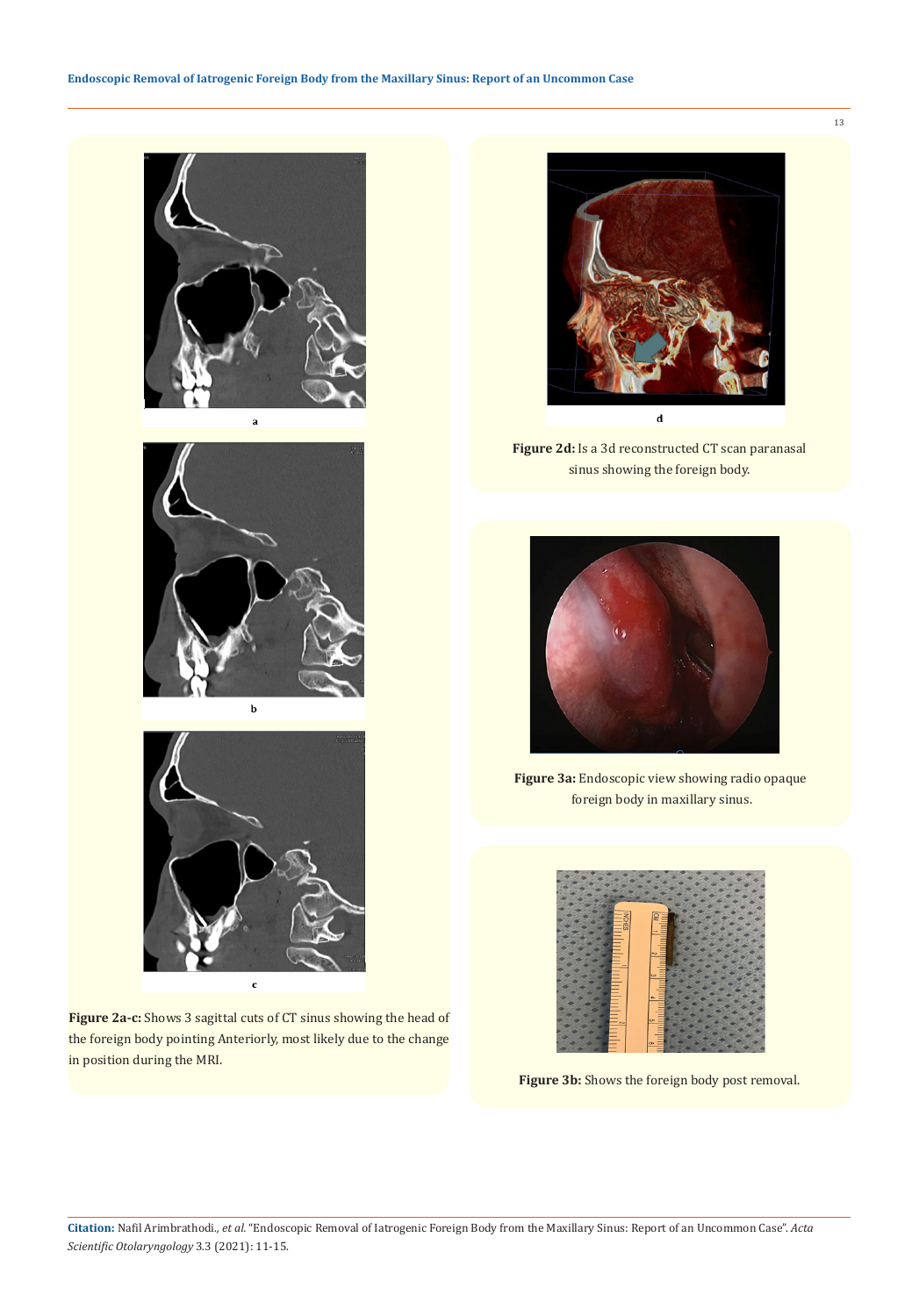

**Figure 3c:** Shows an image of a dental bur size 801.

during the dental procedure. However, a medical practitioner must always suspect the possibility of foreign body in the maxillary sinus in a patient complaining of recurrent unilateral facial pain even if no history of dental procedure is elicited. In this case, an MRI was done in the patient, this could have caused fatal complication due to the foreign body being dislodged to the brain or other vital structures.

Foreign bodies in the paranasal sinuses should be removed, even when they are asymptomatic in order to prevent mucosa irritations and reactions [1]. The pathophysiology of sinusitis caused by foreign bodies is still unclear. Tissue reactions and chronic irritation of the mucosa caused by Foreign bodies could lead to a degree of ciliary insufficiency and then sinusitis [1].

A case report describes carcinoma of the maxillary sinus in a 48 year old patient with a metal foreign body in the antrum [15]. Also another case which was misdiagnosed as an ethmoid tumor but caused by a foreign body reaction to an amalgam filling was reported [11]. So, the prompt surgical intervention to remove the foreign body is expected to prevent the possible complications including sinusitis, mucosal cyst formation, foreign body granuloma and persistent oro-antral communication [2,8].

Previously, the most common surgical technique used was the Caldwell-Luc procedure, which involves opening the anterior wall of the maxillary sinus  $[1,16]$ . With advancement of imaging and endoscopic techniques, Nasal and sinus endoscopic surgery is becoming the first line approach for the removal of a foreign body from the maxillary sinus. If the foreign bodies are large enough then their removal may not be easy by routine endoscopy  $[2]$ . In our case, endoscopic approach was applied.

#### **Conclusion**

Foreign bodies in the maxillary sinus are fairly uncommon. They usually enter sinus occur during or secondary to a dental procedures. Whatever the nature of the foreign body might be, it must be removed to prevent chronic infections even if it is asymptomatic. Any patient presenting with recurrent unilateral facial pain or unilateral sinus symptoms with/without previous history of sinusitis should raise the suspicion of a foreign body in the sinus regardless of any previous history of dental procedures.

We suggest that an endoscopic approach should be considered as the first line option for removal of maxillary sinus foreign bodies. Endoscopic approach can be performed as day care and provide removal under direct vision with less complications and facilitates an early recovery.

### **Bibliography**

- 1. Pagella F., *et al*[. "Endoscopic extraction of a metal foreign body](https://pubmed.ncbi.nlm.nih.gov/10890790/) [from the maxillary sinus".](https://pubmed.ncbi.nlm.nih.gov/10890790/) *Laryngoscope* 109 (1999): 339-342.
- 2. Sharma R., *et al*[. "An unusual foreign body in the paranasal](https://www.njcponline.com/article.asp?issn=1119-3077;year=2016;volume=19;issue=2;spage=298;epage=300;aulast=Deniz)  sinuses". *[Indian Journal of Otolaryngology and Head and Neck](https://www.njcponline.com/article.asp?issn=1119-3077;year=2016;volume=19;issue=2;spage=298;epage=300;aulast=Deniz)  Surgery* [60: \(2008\) 88-90.](https://www.njcponline.com/article.asp?issn=1119-3077;year=2016;volume=19;issue=2;spage=298;epage=300;aulast=Deniz)
- 3. Kaviani F., *et al*[. "Detection of foreign bodies by spiral com](https://pubmed.ncbi.nlm.nih.gov/25346836/)[puted tomography and cone beam computed tomography in](https://pubmed.ncbi.nlm.nih.gov/25346836/) maxillofacial regions". *[Journal of Dental Research, Dental Clin](https://pubmed.ncbi.nlm.nih.gov/25346836/)[ics, Dental Prospects](https://pubmed.ncbi.nlm.nih.gov/25346836/)* 8 (2014): 166-171.
- 4. [Smith JL and Emko P. "Management of a maxillary sinus for](https://pubmed.ncbi.nlm.nih.gov/18225628/)eign body (dental bur)". *[Ear, Nose and Throat Journal](https://pubmed.ncbi.nlm.nih.gov/18225628/)* 86 [\(2007\): 677-678.](https://pubmed.ncbi.nlm.nih.gov/18225628/)
- 5. Chiapasco M., *et al*[. "The management of complications fol](https://pubmed.ncbi.nlm.nih.gov/19781911/)[lowing displacement of oral implants in the paranasal sinuses:](https://pubmed.ncbi.nlm.nih.gov/19781911/) [A multicenter clinical report and proposed treatment proto](https://pubmed.ncbi.nlm.nih.gov/19781911/)cols". *[International Journal of Oral and Maxillofacial Surgery](https://pubmed.ncbi.nlm.nih.gov/19781911/)* 38 [\(2009\): 1273-1278.](https://pubmed.ncbi.nlm.nih.gov/19781911/)
- 6. Durmus E., *et al*[. "Accidental displacement of impacted maxil](http://www.quintpub.com/userhome/qi/qi_35_5_durmus_9.pdf)[lary and mandibular third molars".](http://www.quintpub.com/userhome/qi/qi_35_5_durmus_9.pdf) *Quintessence International* [35 \(2004\): 375-377.](http://www.quintpub.com/userhome/qi/qi_35_5_durmus_9.pdf)
- 7. Iida S., *et al*[. "Migration of a dental implant into the maxillary](https://www.sciencedirect.com/science/article/abs/pii/S0901502700800521)  sinus: A case report". *[International Journal of Oral and Maxil](https://www.sciencedirect.com/science/article/abs/pii/S0901502700800521)lofacial Surgery* [29 \(2000\): 358-359.](https://www.sciencedirect.com/science/article/abs/pii/S0901502700800521)
- 8. [Liston P and Walters R. "Foreign bodies in the maxillary an](https://pubmed.ncbi.nlm.nih.gov/12587772/)trum: A case report". *[Australian Dental Journal](https://pubmed.ncbi.nlm.nih.gov/12587772/)* 47 (2002): 344- [346.](https://pubmed.ncbi.nlm.nih.gov/12587772/)

14